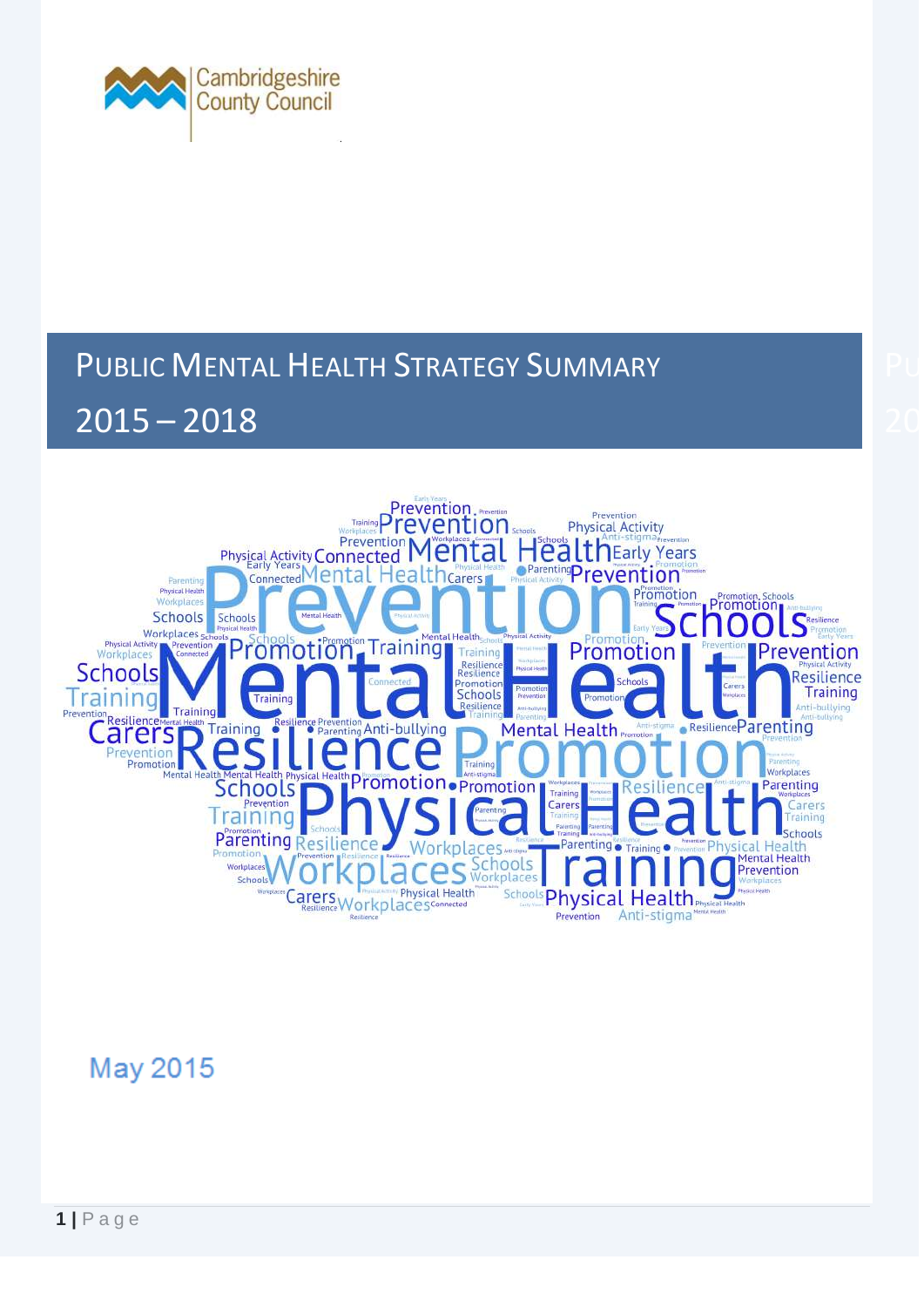### **Summary**

At any one time, at least one person in six is experiencing a mental health condition. This is costly to the individual, society and the economy. We also know that people who have a severe mental

illness often have poorer physical health and are more likely to die earlier. This strategy looks at ways in which we can better promote good mental health and prevent mental illness – what this actually means for individuals and families is described using the fictional family in [Figure 1](#page-1-0) (see pages 33-34).

Although anyone can experience a mental illness or poor mental health, some people will be more likely than others because of their genetic make-up or their life experiences that make them more vulnerable. It is knowledge of these factors, and the research into evidenced based interventions that inform this public mental health strategy.



<span id="page-1-0"></span>**Figure 1 This fictional family will be used in the strategy as an example of how this strategy could affect individuals.**

The strategy looks at mental health promotion and

prevention activity across three broad themes, looking at the evidence base for what potentially could work, as summarised below:

### *A life course approach to promoting mental health* **Children & Young People**

- $\triangleright$  Identifying and treating maternal mental illness in pregnancy and the first year of life
- $\triangleright$  Parenting programmes
- $\triangleright$  Mental health promotion in early years settings
- $\triangleright$  Anti-bullying interventions in schools
- $\triangleright$  Mental health promotion in schools

#### **Social Isolation & Loneliness**

- $\triangleright$  Activities and services for people to access, and additional support to help people access services.
- $\triangleright$  Creating a community environment that fosters development of services

and activities

*Developing a wider environment that supports mental health* **Mental Health & Work**

- **EXECOMMENDATIONS ON** mental health promotion and mental illness prevention in workplaces
- $\triangleright$  Support for those with people with severe and enduring mental illness to return to work.

#### **Mental Health Promotion in the Community**

- $\triangleright$  Anti-stigma campaigns including national campaigns such as 'Time to Change'
- $\triangleright$  Training which increases knowledge and raises awareness of mental health & illness.

*Physical and mental health – 'the mental health of people with physical illness and the physical health of people with mental illness'*

### **Mental Health of People with Long Term Conditions**

 $\triangleright$  Effective identification and treatment of mental health issues for people with long term conditions

#### **Physical Health of people with Mental Illness**

- $\triangleright$  Physical health assessments
- $\triangleright$  Physical activity
- $\triangleright$  Social prescribing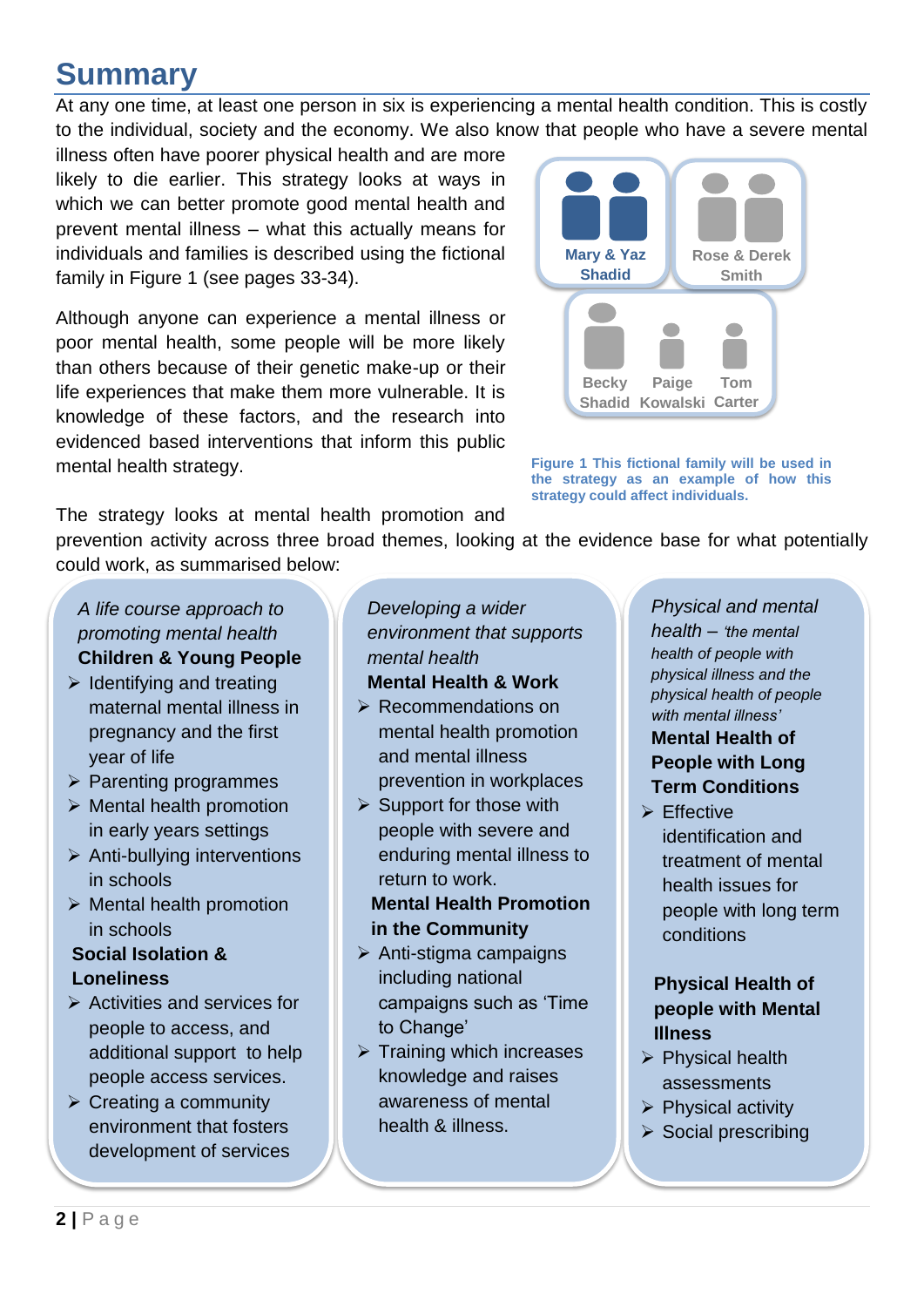#### *What does the strategy recommend?*

Building on the evidence base and knowledge of some of the interventions already in place, the table below summarises what the strategy proposes. Given the scale of the issue, depression and anxiety affect about half the population at some point during their lives, these proposals are not just for implementation by the public health team, but for a wide range of organisations across the public, voluntary and private sector. A recurrent investment of £120k has been agreed to support the implementation of the strategy. Those actions in *italics* are suggested areas for further investment as part of this strategy's implementation funding. A more detailed action plan is provided in the full strategy (p.35-39).

|                                                                                         | <b>Why focus here?</b>                                                                                                                                                                                                                                                                                                                                   | <b>Actions</b>                                                                                                                                                                                                                                                                                                                                                                                                                                                                                                                                                                                                                                                                                                                                                         |
|-----------------------------------------------------------------------------------------|----------------------------------------------------------------------------------------------------------------------------------------------------------------------------------------------------------------------------------------------------------------------------------------------------------------------------------------------------------|------------------------------------------------------------------------------------------------------------------------------------------------------------------------------------------------------------------------------------------------------------------------------------------------------------------------------------------------------------------------------------------------------------------------------------------------------------------------------------------------------------------------------------------------------------------------------------------------------------------------------------------------------------------------------------------------------------------------------------------------------------------------|
| <b>Children and</b><br>young people                                                     | Half of all<br>lifetime<br>mental health<br>problems emerge before the age of 14<br>(Warwickshire County Council, 2014).<br>Mental health problems in children and<br>young people are associated with<br>excess costs estimated as<br>being<br>£11,030<br>and<br>£59,130<br>between<br>per child<br>(Warwickshire<br>annually<br>County Council, 2014). | Focus on supporting schools to<br>tackle anti-bullying and to introduce<br>school<br>approach'<br>'whole<br>to<br>a<br>health.<br>This<br><i>improving mental</i><br>approach includes culture,<br>staff<br>morale, pupil and family<br>and<br>community involvement.<br>Maximise opportunities to promote<br>mental health across the<br>early<br>years, including during pregnancy<br>and in the first year of life.<br>Continue<br>support evidenced<br>to                                                                                                                                                                                                                                                                                                          |
|                                                                                         |                                                                                                                                                                                                                                                                                                                                                          | based parenting programmes.                                                                                                                                                                                                                                                                                                                                                                                                                                                                                                                                                                                                                                                                                                                                            |
| <b>Social isolation</b><br>and a wider<br>environment<br>that supports<br>mental health | The environment in which we live can<br>make some individuals and population<br>groups more at risk of poor mental<br>health. These risk factors include low<br>and/or<br>debt,<br>housing<br>income<br>conditions, unemployment,<br>social<br>isolation and adverse life experiences<br>such as adversity in childhood and<br>domestic abuse.           | Increase<br>with<br>engagement<br>in addressing<br>communities<br>and<br>improving their health and wellbeing.<br>Support the digital inclusion strategy<br>and the expansion of the Time<br>Credit scheme.<br>Consider how services, such as<br>Lifestyle<br>or community<br>navigator<br>services, might have their role<br>enhanced in relation<br>to<br>mental<br>health and be better able to identify<br>those in need of support.<br>Continue with initiatives supporting<br>people with mental illness back into<br>work or to stay in work.<br>Support the implementation of other<br>relevant strategies such<br>as the<br>Cambridgeshire<br>County<br>Council<br>Poverty Strategy<br>which<br>Child<br>includes a focus on helping parents<br>back to work. |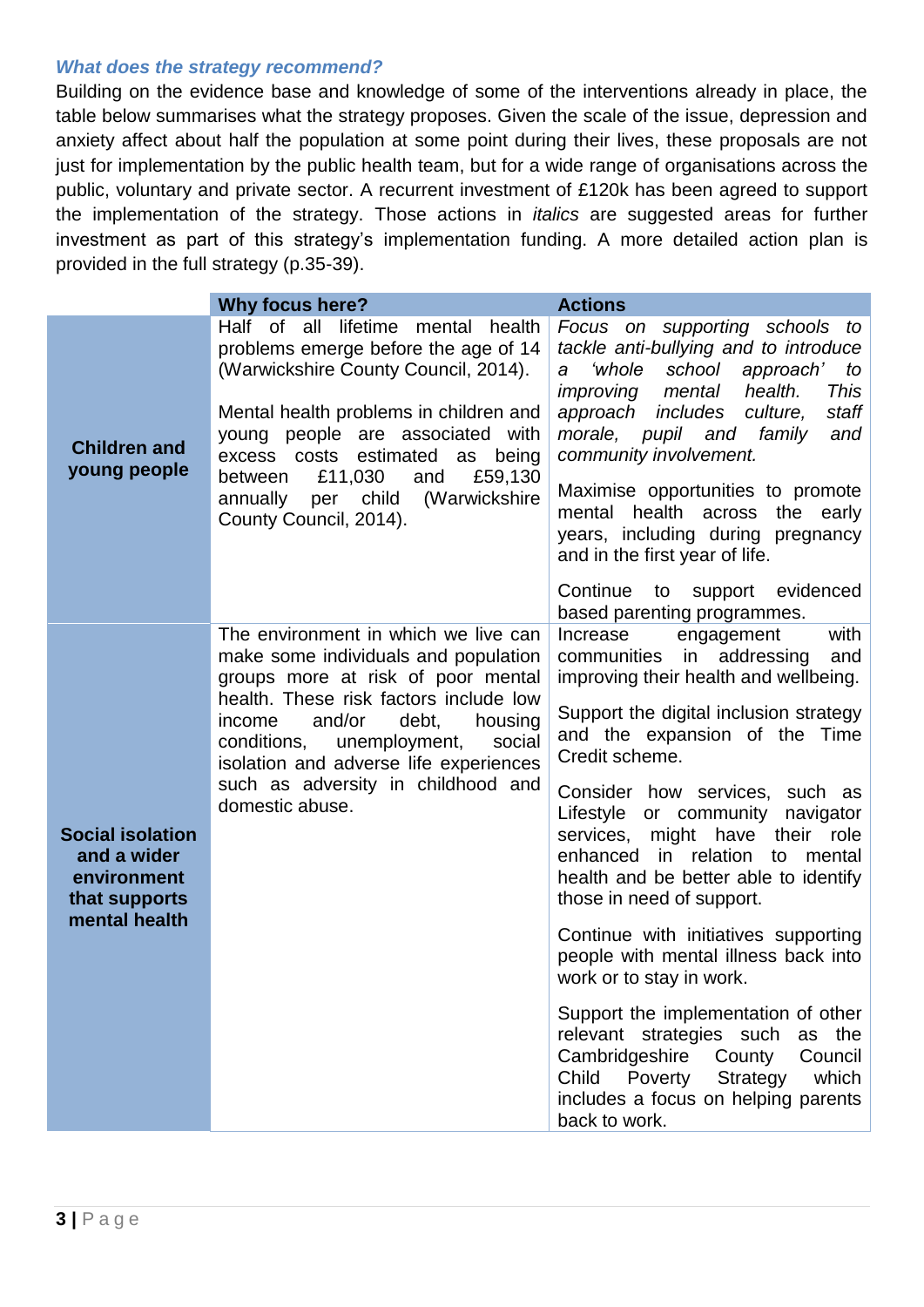| <b>Workforce</b><br>mental health                         | Mental ill health costs some £105<br>billion each year in England; £29bn of<br>this is losses to business. Interventions<br>to improve mental health within the<br>workplace have been found to be cost<br>effective for businesses (Warwickshire<br>County Council, 2014).     | The public health 'workplace health'<br>programme should have a strategic<br>focus including mental health, and<br>expand to cover a much greater<br>proportion<br>оf<br>workplaces,<br>particularly in areas of greatest<br>deprivation or among highest need<br>populations. A suitable training<br>package will be identified for<br>employers so that they can provide<br>improved<br>those<br>support<br>to<br>employees with mental illness.<br>The programme should identify and<br>roll-out a workplace health standard,               |
|-----------------------------------------------------------|---------------------------------------------------------------------------------------------------------------------------------------------------------------------------------------------------------------------------------------------------------------------------------|------------------------------------------------------------------------------------------------------------------------------------------------------------------------------------------------------------------------------------------------------------------------------------------------------------------------------------------------------------------------------------------------------------------------------------------------------------------------------------------------------------------------------------------------|
|                                                           |                                                                                                                                                                                                                                                                                 | which gives employers a set of good<br>practice standards on mental health<br>and other health issues to adopt.                                                                                                                                                                                                                                                                                                                                                                                                                                |
| Anti-stigma<br>work                                       | Many people who have a mental<br>illness have experienced stigma or feel<br>the need to hide their illness – one<br>study found that 70% of mental health<br>service users felt the need to conceal<br>their illness (Corker et al., 2013).                                     | anti-stigma campaigns,<br>Support<br>building on the work of the 'Stop<br>Suicide'<br>Campaign.<br>Workplaces,<br>schools and early years settings<br>should all be utilised as locations for<br>campaign work.                                                                                                                                                                                                                                                                                                                                |
|                                                           |                                                                                                                                                                                                                                                                                 | Continue to fund Mental Health<br>Awareness Training for frontline staff<br>and look at options for disability<br>awareness and discrimination.                                                                                                                                                                                                                                                                                                                                                                                                |
| <b>Mental health of</b>                                   | Around 30% of all people with a long<br>physical health condition<br>term<br>in<br>England also have a mental health<br>problem,<br>most<br>commonly                                                                                                                            | Improve the identification of those<br>people with a long term physical<br>health condition(s) and depression.                                                                                                                                                                                                                                                                                                                                                                                                                                 |
| those with<br>physical illness                            | depression/anxiety (Naylor et al.,<br>Mental<br>2012).<br>health<br>problems<br>exacerbate physical illness.                                                                                                                                                                    | Ensure that those identified received<br>evidence based interventions<br>for<br>depression,<br>or<br>access<br>to<br>rehabilitation<br>programmes<br>which<br>include mental health support where<br>appropriate.                                                                                                                                                                                                                                                                                                                              |
| <b>Physical health</b><br>of those with<br>mental illness | People with severe mental illness die<br>up to 20 years younger than their<br>peers in the UK and lifestyle is thought<br>to play an important role (see page<br>10). One study found that 60% of<br>people receiving secondary mental<br>health care smoked (Wu et al., 2013). | Increase the number of community<br>mental health team members who<br>are trained to give stop smoking<br>advice, and increase the number of<br>people with serious mental illness<br>(SMI) referred to stop smoking<br>services.<br>Additional<br>focused initiatives<br>to<br>support the physical health of those<br>with SMI, through preventive lifestyle<br><i>interventions,</i><br>such as<br>tailored<br>physical<br>exercise<br>programmes.<br>Improve<br>consistency in<br>physical<br>health<br>assessments<br>and<br>signposting. |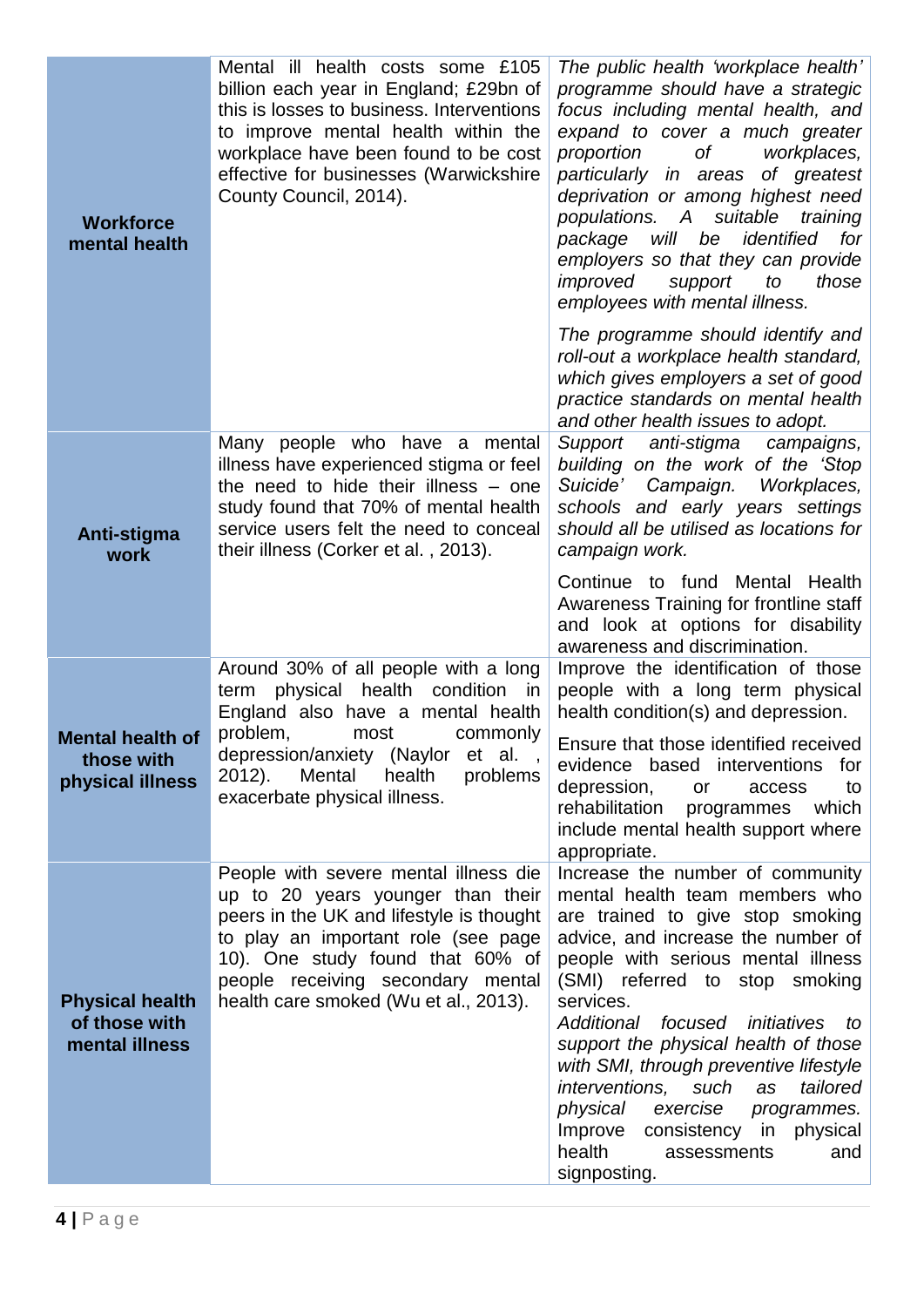# **What does the Public Mental Health Strategy Mean for Me?**

The following example will be used to demonstrate how the work of this strategy may impact upon the lives of one fictional family. Similarly, this family will be used within the Adult Mental Health Social Care Strategy to illustrate how the strategy can impact upon individuals.



**Rose** (78 years old) and **Derek Smith** (75 years old) have lived together in Wisbech for over 40 years. Derek cares for Rose who was diagnosed with dementia 3 years ago.

Rose and Derek have a daughter, **Mary** (50 years old) who lives in Ely together with her husband **Yaz** (52 years old). Yaz has chronic psychosis and is currently unable to work. Mary can find it difficult to hold down employment as she needs to provide support and care for Yaz.

Mary and Yaz have a daughter called **Becky** (30 years old) who is a single parent and lives in Sawston with her daughter **Paige** (14 years old) and her son **Tom** (4 years old). Becky works as a dinner lady in a local school to fit with childcare, she struggles financially and has run up some debt. Becky is under a lot of stress and is finding it difficult to cope with Tom's behaviour. She has very little support from Tom's father, contact is often erratic. Paige has been happy at school but recently has become withdrawn, and Becky suspects she is being bullied.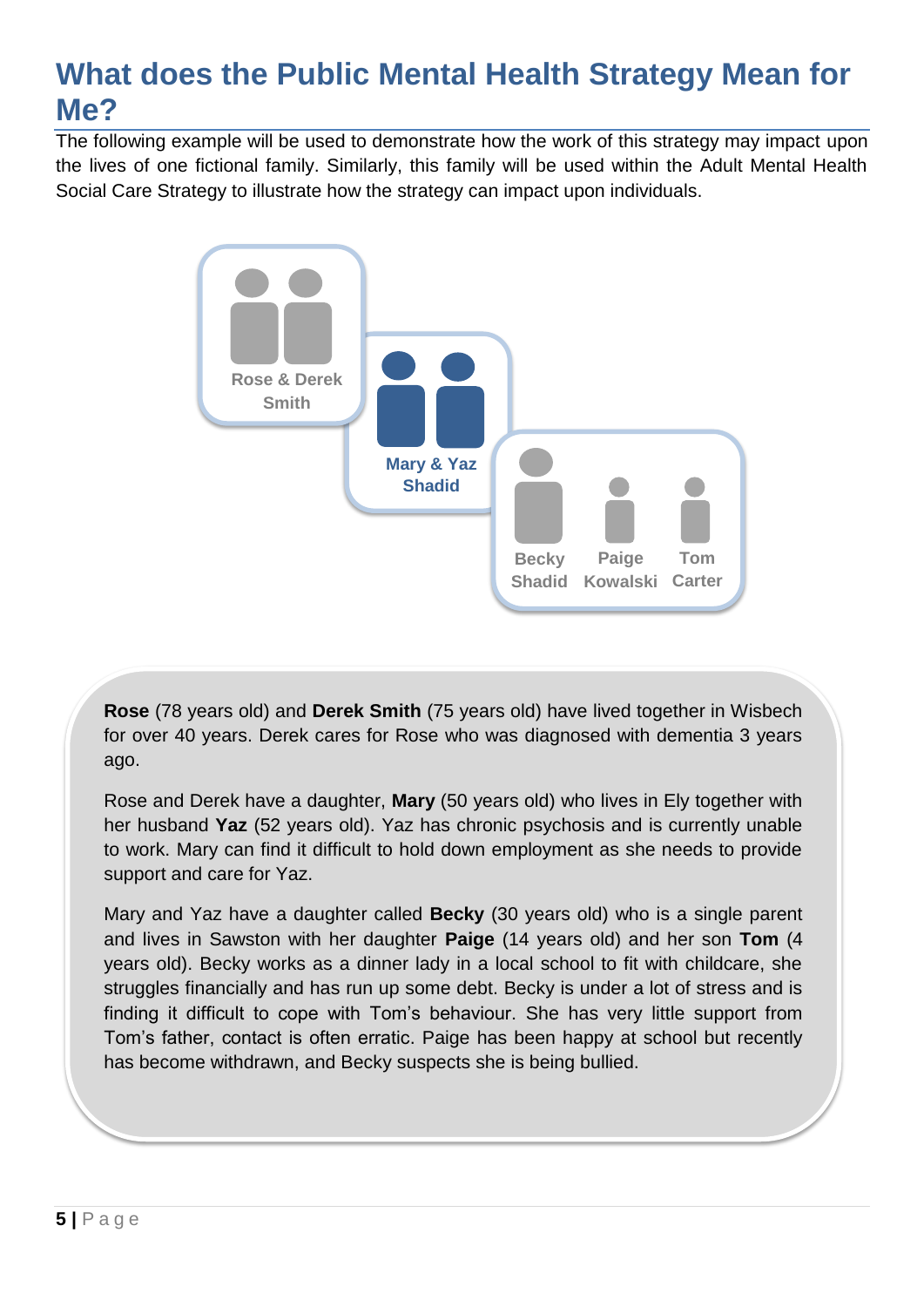#### **5.1 What might this family experience if we maximise public mental health opportunities?**



Derek and Rose feel supported in their local community. They can do their shopping without fear of how people may react to Rose's sometimes unpredictable responses to the world around her. There has been a local campaign to raise awareness of mental health problems and many of the local shop keepers have also undertaken mental health awareness training. Rose and Derek also really enjoy attending the community café together; a chance to talk to others who face similar challenges, and to socialise with friends.

Derek has also been along to the local walking group, he was weary at first but a Health Trainer went along to the first session with him which gave him confidence. This has helped him to make new friends and to keep physically active which has really helped how he is feeling.



Mary's employer have recently introduced flexible working, this has really helped her as she can adapt her hours so that she can take Yaz to his check-ups at the GP. At work they have also introduced a new health programme which offers lunchtime exercise classes; she has decided to take up a dance class as she just doesn't get time to be active otherwise.

Although currently unemployed, Yaz is being supported with building his skills in IT at the adult education college. He hopes to be able to work from home in the near future. He recently had his annual physical health review – the nurse gave some brief advice around stopping smoking and his weight and has put him in touch with a local stop smoking advisor who is helping him to quit, and a local exercise programme for those with health issues.

### **Becky Shadid Kowalski Carter Paige Tom**

Becky has been in regular contact with the Health Visitor (HV) who identified her postnatal depression and has since been a great source of support and advice. With Tom's behaviour becoming so unmanageable Becky enrolled herself on a parenting programme as suggested by her HV. This has helped her develop effective discipline strategies and improved her relationship with her son.

Some of the children at Paige's school have been making comments about how she looks different. She is feeling really insecure and unhappy but she feels able to talk to her teacher who is very clear about the school policy on bullying. She suggests Paige visits the school nurse drop in clinic to discuss her feelings.

The school have a range of sessions planned as part of PSHE on body image and bullying which aim to alter the culture of the school.